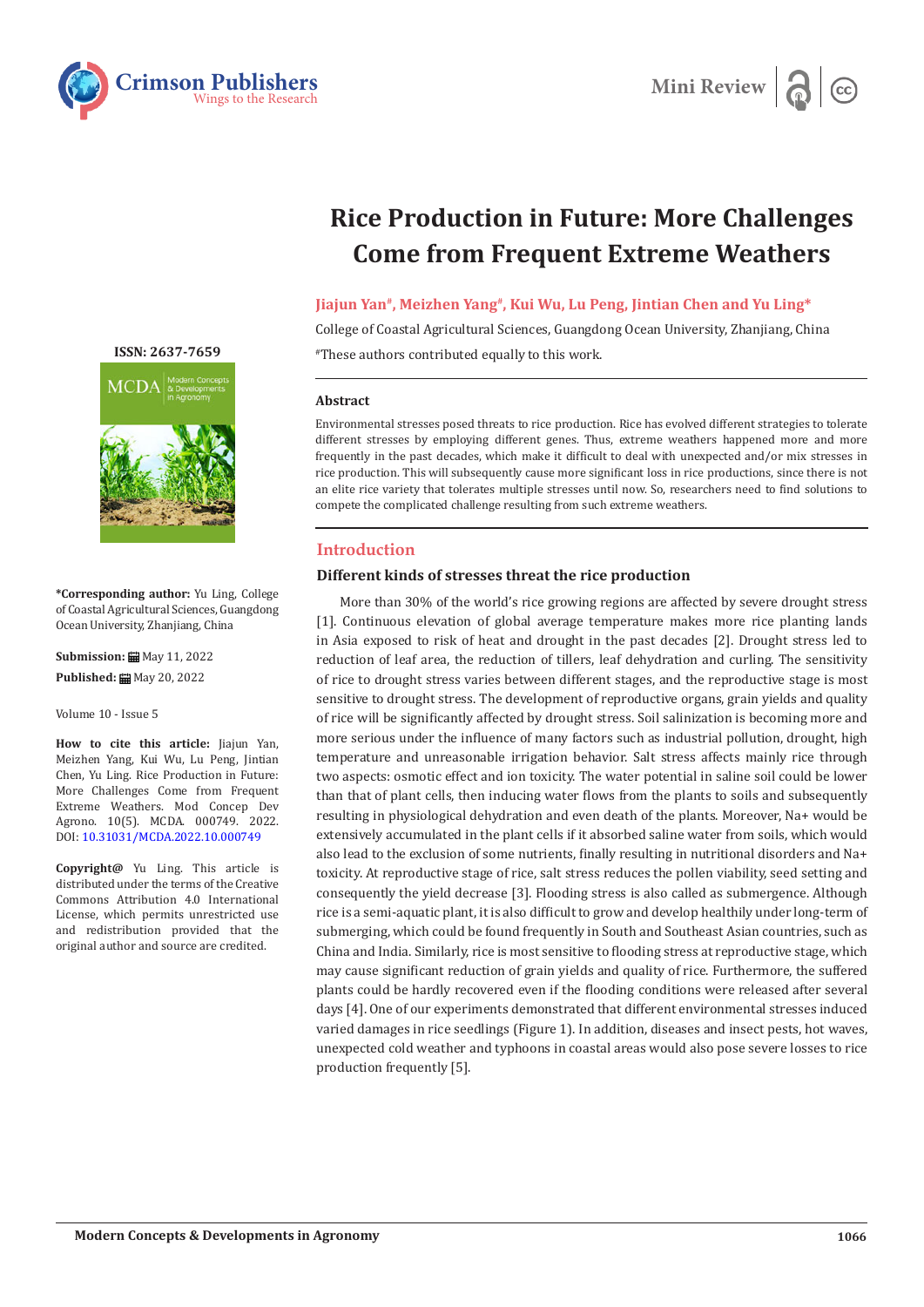

**Figure 1:** Salt and flooding stresses caused different damages on rice seedlings. A. Salt stress induced leaves wilting. B. Flooding stress induced chlorosis symptom on leaves.

#### **Some rice variants tolerate single stress**

As we known that many elite rice varieties are sensitive to undesirable conditions, while there are some rice variants have evolved the ability to tolerate specific stress. For instance, two rice varieties 'Pokkali' and 'Nano Bokra' tolerate salt stress with different mechanisms. Some other rice varieties tolerate flooding stress. 'FR13A' reduces energy consumption by inhibiting the elongation of leaves and stems to survive under continuous submerging conditions. This activity is regulated by SUB1 gene [6]. On the contrary, the deep-water rice 'C9285' promotes elongation of some leaves to the water surface, consequently, carries out photosynthesis to provide carbohydrates and energy for plant growth. This strategy is majorly regulated by two AP2 / ERF DNA binding proteins, SNORKEL1 (SK1) and SK2 [7]. Other studies demonstrated that different rice varieties tolerate either salt or drought or heat stress [8], which could be attributed to their evolvement during long adaptation to a special environment. Planting rice variant tolerates special environmental stress could to a certain extend reduce the loss caused by stress in rice production. However, the rice variant tolerates multiple stresses has been not yet found until now.

## **Extreme weathers brought unpredictable threats to rice production**

Extreme weathers include extreme high temperature and low temperature, drought and flood, which happen more and more frequently but still unpredictable in the past 40 years. It has been reported that the year 2020 was the hottest year recorded in Asia, correspondingly, the sea level rose more in Asia than other areas. These observations indicated that the novel and mix of heat and salt stresses posed the rice production to Asia [9]. Similarly, the United Nations Intergovernmental Panel on Climate Change (IPCC) noted that extreme climate events occur frequently around the world and

are causing dangerous and widespread damage to nature [10]. More frequent heat waves, floods and droughts have exceeded the limits of some crops, and have also produced a series of unmanageable impacts, which have led to water and food crises for millions of people in Africa and Asia. What is worse, the climate change would become more intensive in more regions in the coming decades.

Extreme weathers all around different regions on the Earth will bring novel and more complicated threats to rice production, in addition to those posed from the original stress in a region. The traditional planted rice varieties in a specific region will not tolerate the 'novel' stress posed by unexpected extreme weathers. But we don't have multiple-tolerance rice to defeat these natural battles until now.

#### **Perspective**

In summary, extreme weathers imposed novel and mixed stresses to a rice planting area, which bring rice production more challenges. For food security of human being, we have to find solutions to buffer the impact of extreme weathers on rice productions. The authors have two suggestions for it. The first is change the crops planted based on precise weather prediction. Improve the weather prediction system, growth different tolerant rice varieties, or other tolerant crop to replace sensitive elite rice varieties, for example, planting sorghum and corn maize instead for rice in drought areas. Second, generate multiple-tolerance rice, which is really an important but difficult mission for rice breeders.

## **Acknowledgment**

This study was supported by National Undergraduate Training Programs for Innovation and Entrepreneurship (S20210566025) and University Improvement Program (230419099) from Guangdong Ocean University.